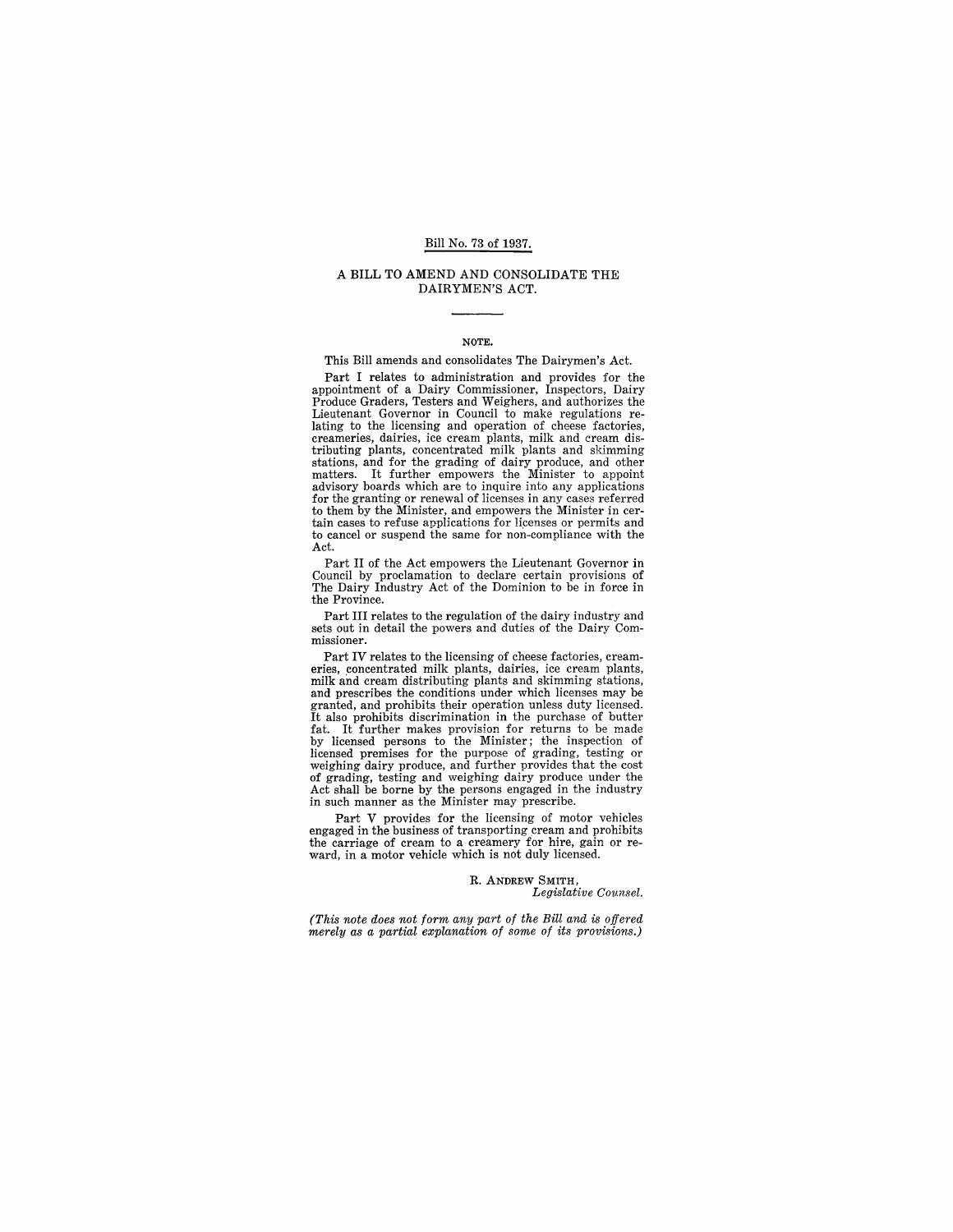# **BILL**

# No. 73 of 1937.

An Act to amend and consolidate The Dairymen's Act.

## *(Assented to* , 1937.)

**HIS** MAJESTY, by and with the advice and consent of the Legislative Assembly of the Province of Alberta, enacts as follows:

**1.** This Act may be cited as *"The Dairymen's Act, 1937."* 

**2.** In this Act, unless the context requires a contrary meaning,-

- (a) "Cheese factory" means a place to which is brought the milk from the herds of five or more persons for the purpose of being manufactured into cheese;
- (b) "Commissioner" means the Dairy Commissioner appointed pursuant to this Act;
- (c) "Concentrated milk plant" means a place at which milk is dehydrated, or condensed, or evaporated or powdered, or converted into casein.
- ( $d$ ) "Creamery" means a place to which the milk or cream from the herds of five or more persons is brought for the purpose of being manufactured into butter;
- (e) "Dairy" means a place at which the milk or cream from the herds of not more than four persons is brought for the purpose of being manufactured into butter or cheese;
- $(f)$  "Department" means the Department of Agriculture;
- (g) "Ice cream plant" means any place at which ice cream is manufactured for the purpose of sale to retail distributors;
- (h) "Inspector" means an inspector appointed pursuant to this Act;
- $(i)$  "Milk and cream distributing plant" means any place not being a cheese factory, creamery, dairy, ice cream plant, concentrated milk plant, or skimming station to which milk or cream is brought for resale in any form;
- $(j)$  "Minister" means the Minister of Agriculture;
- (k) "Patron" means a person who supplies milk or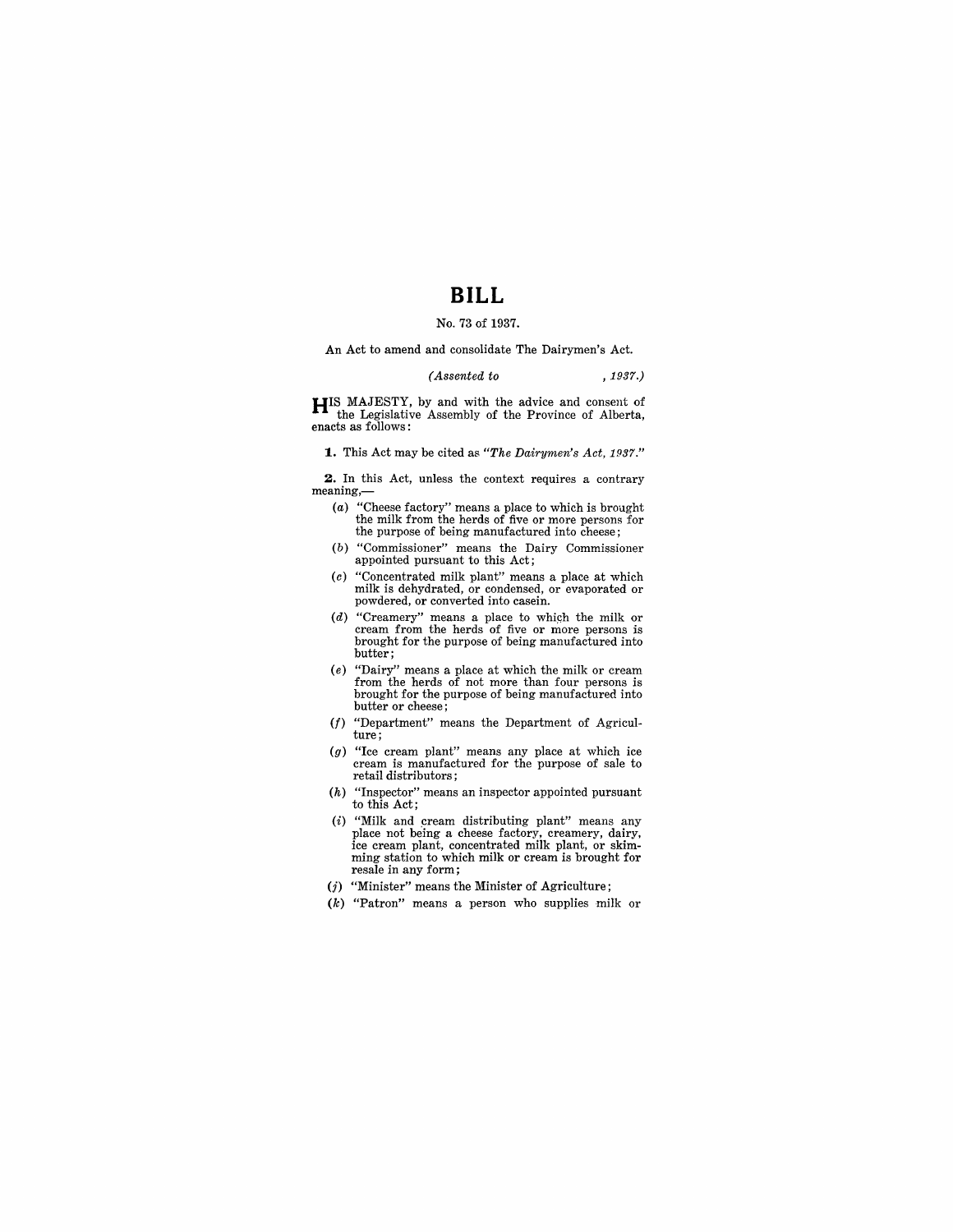2

cream to a creamery, cheese factory, ice cream plant, concentrated milk plant, dairy, milk and cream distributing plant, or skimming station;

(l) "Skimming station" means a place where milk from the herds of five or more persons is received and creamed by means of a centrifugal cream separator.

## PART I.

#### ADMINISTRATION.

**3.** The Minister may,-

- (a) appoint a Dairy Commissioner who shall, subject to the direction of the Minister, be charged with the administration of this Act;
- (b) appoint such inspectors as may be deemed neces- sary and prescribe their duties;
- (c) appoint such persons as may be deemed necessary as dairy produce graders, testers and weighers, and prescribe their duties.

#### REGULATIONS.

 $4.$   $-$ (1) With the approval of the Lieutenant Governor in Council, the Minister may from time to time make regulations,

- (a) providing for the issuance of licenses to operate plants, milk and cream distributing plants, concentrated milk plants and skimming stations; and permits for the reception at a creamery of cream for the purpose of being transported or forwarded; and licenses authorizing the holders to act as graders and / or testers of milk and / or cream; and the con-<br>ditions precedent to the issuance of licenses and permits and the fees payable upon the issuance thereof either generally or in respect of any specified class or description of license or permit; and the cancellation of any license or permit and the renewal or otherwise of any license or permit on the expiration thereof;
- (b) defining grade descriptions and grade standards of dairy products;
- (c) specifying the conditions upon which dairy produce may be graded for the producers, manufacturers or owners thereof;
- (d) providing for the issue by the department of certificates of quality for dairy produce graded, and specifying the form in which and conditions upon which such certificates shall be issued;
- (e) providing for the pasteurization of cream for butter making purposes;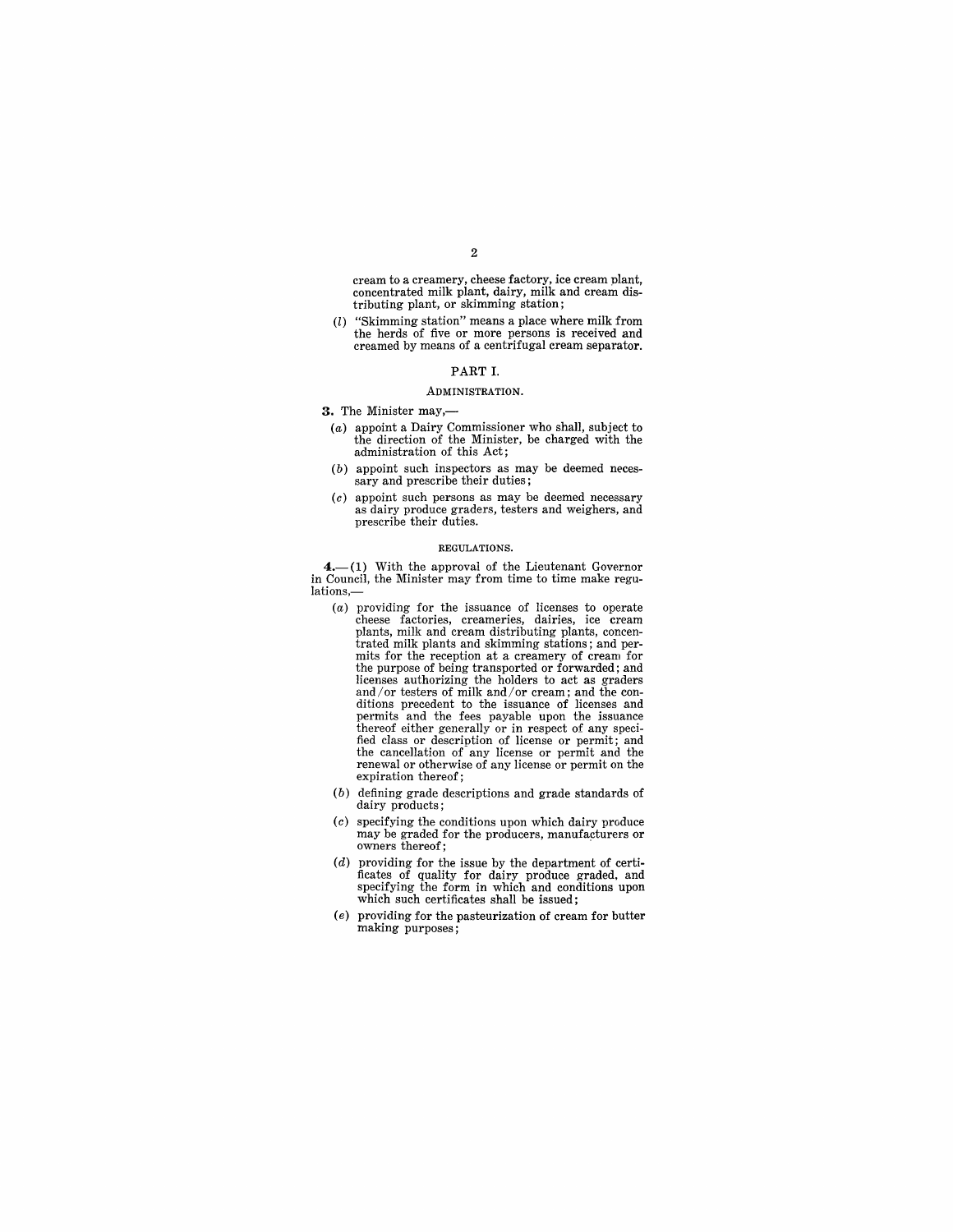- $(f)$  specifying the equipment and methods to be used in the determination of the weight, lactic acid content and butter-fat content of milk and cream supplied to a creamery, cheese factory, ice cream plant,<br>dairy, concentrated milk plant, milk and cream distributing plant, or skimming station;
- (g) providing for the weighing of lots or shipments of dairy produce and the issue of weight certificates in respect thereof, and prescribing the form of such certificates and the conditions upon which the same may be issued;
- $(h)$  prescribing requirements to be complied with in the location, construction, operation, management and maintenance of creameries, cheese factories, ice cream plants, dairies, concentrated milk plants, milk and cream distributing plants and skimming stations, and premises thereof and the kind and description of equipment which may be used therein;
- $(i)$  prescribing methods of manufacturing or in any way dealing with or handling milk, cream, butter or other products in creameries, cheese factories, ice cream plants, milk and cream distributing plants, dairies, concentrated milk plants and skimming stations;
- $(j)$  providing for the sanitary management and main-<br>tenance of creameries, dairies, cheese factories, ice cream plants, milk and cream distributing plants, concentrated milk plants and skimming stations;
- (k) generally respecting the conduct, operation and maintenance of creameries, dairies, cheese factories, ice cream plants, milk and cream distributing plants, respecting any matter or thing which might improve the grade or quality of any milk, cream, butter, cheese or other produce manufactured or in any way dealt with or handled therein;
- (l) prescribing standards of proficiency for persons who are buttermakers or cheesemakers, and providing for the examination of any such persons in any<br>prescribed manner, and providing for the issuance<br>to such persons of first class, second class, and<br>temporary certificates of proficiency, to such per-<br>sons as submit themselv isfy the examiners that their proficiency is not less than the standard of proficiency required for the issuance of any such certificate;
- $(m)$  generally as to any matter or thing relating to the dairying industry not inconsistent with this Act as may be deemed necessary for the purpose of effecting the intent and purpose of this Act and without derogating from the generality of the foregoing prescribing standards of price either as the maxi-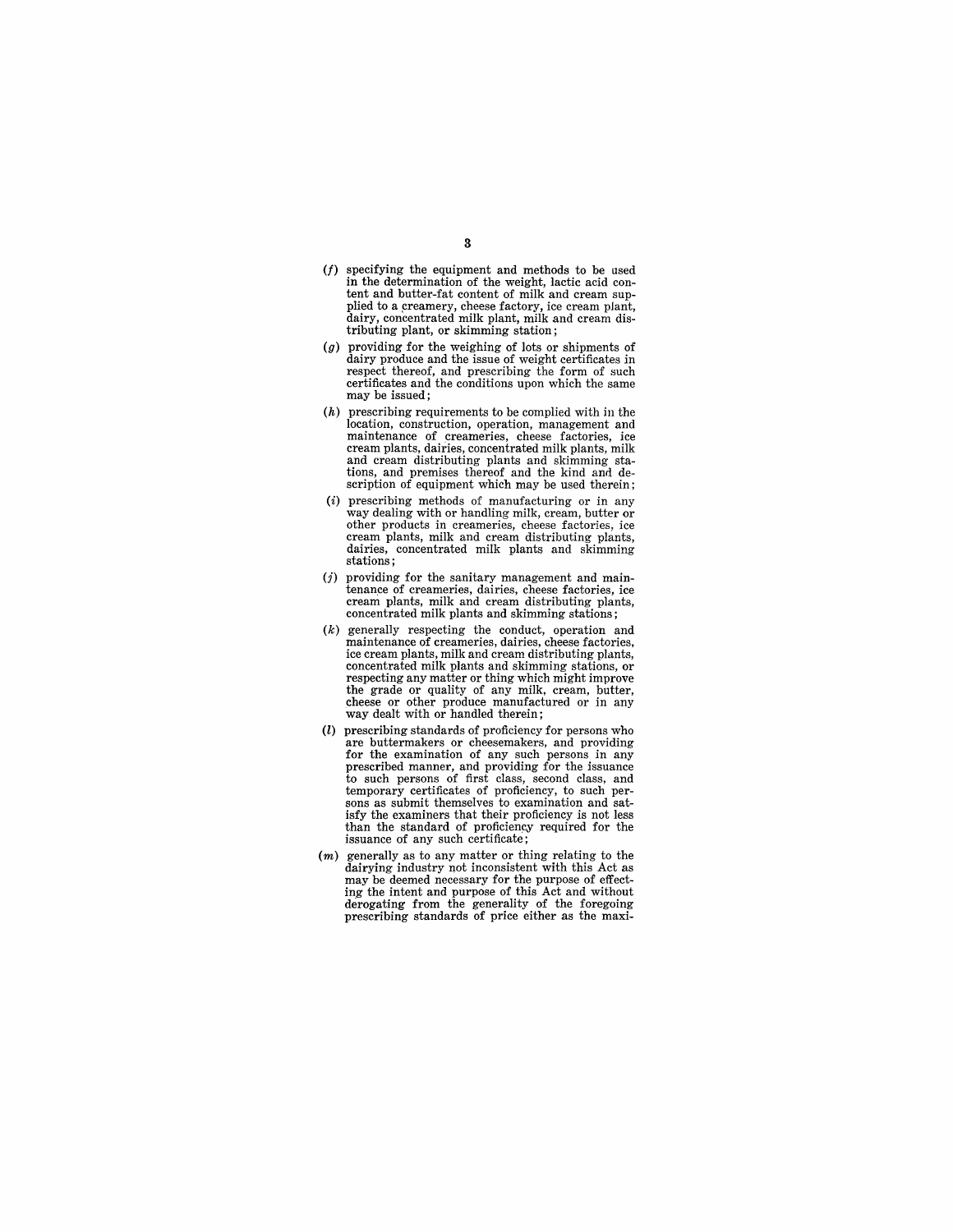mum price and the minimum price at which milk, cream and butterfat, or any of them or any grade or grades thereof, should be bought or sold; and the basis of calculation of standards of price having regard to any  $or$  all of the following circumstances, namely, the prevailing market price thereof or of any commodities manufactured therefrom, the manufactured ner of delivery, the cost of delivery and any advantage in the nature of a bonus or dividend which accrues or may accrue to the vendor in respect of the sale or any other circumstances which has any relation to the price: and prohibiting the sale of milk, cream and butterfat or any of them or any grade or grades thereof at a price which is greater than the maximum price or less than the minimum price so prescribed in respect thereof.

(2) Every regulation so made shall be published in *The Alberta Gazette* and shall take effect either at the date of such publication or at such later date as may be prescribed for that purpose, and upon so taking effect shall have the same force and effect as if the same had been expressly enacted as a part of this Act.

 $5$ .—(1) The Minister may from time to time appoint advisory boards each consisting of a chairman and not more than two other members, which shall when requested so to do by the Minister, inquire into any applications for the granting or renewal of any license, or the propriety or otherwise of suspending or cancelling any license, and shall report in writing its recommendations.

(2) The persons appointed as members of an advisory board shall hold office during the pleasure of the Minister. and shall receive such expenses as may be approved by the Minister and shall not receive any remuneration for their services.

(3) For the purpose of making any such inquiry every on oath and compelling the attendance of witness and production of documents which are or may be conferred upon

commissioners appointed under *The Public Inquiries Act.*  a board, upon the recommendation of an advisory board and in other cases when he thinks fit, refuse any application for the granting or renewal of any license or permit, and may upon being satisfied by the report of the Dairy Commission- er or an Inspector or otherwise, that any place in respect of which a license has been issued has ceased to conform to any of the requirements of this Act or of any regulations made pursuant thereto, or that the business conducted thereon is or by the regulations therein, and in any such event the Minister may in his uncontrolled discretion either cancel the license or suspend the same until such time as the Min-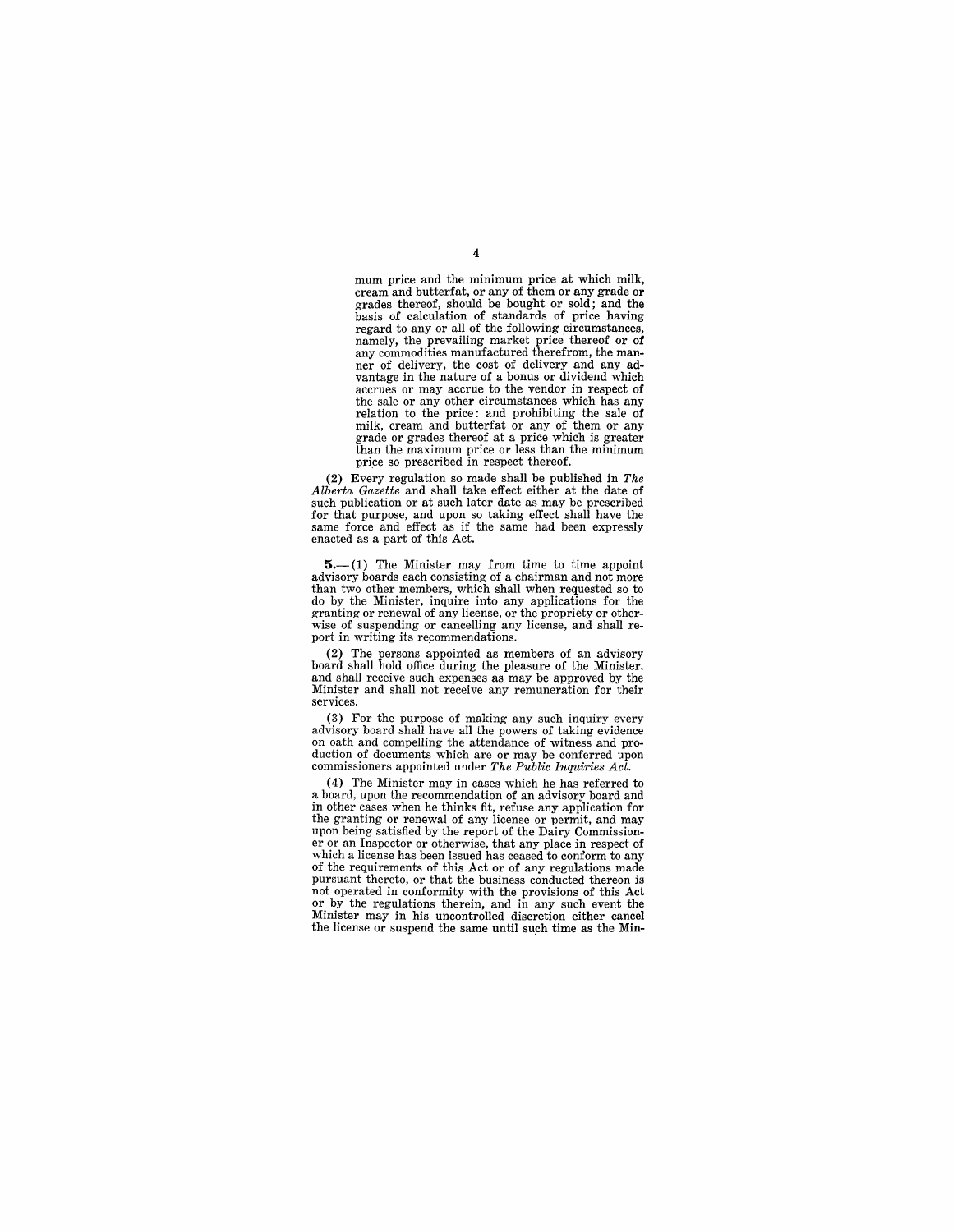5

ister is satisfied that the place does conform to the said re- quirements and that adequate measures have been taken for the future operation of the business in such a way as to comply with the provisions of this Act and of the regulations.

## PART II.

#### ApPLICATION OF CERTAIN PROVISIONS OF THE DAIRY INDUSTRY ACT.

6.-(1) The Lieutenant Governor in Council may from time to time by proclamation declare that all or any of the following provisions shall have the force and effect of law in the Province, namely,-

(a) the provisions of Part II of an Act of the Parliament

of Canada intituled *The Dairy Industry Act;* and (b) the provisions of any regulations made under that

Act which are now in force,—<br>in so far as Part II of that Act applies to butter and cheese or either of them as therein defined, and in so far as those regulations relate to the grading of butter and cheese or either of them produced in the Province or to butter and cheese or either of them not produced in the Province to the extent the said provisions are within the legislative authority of the Province and are without that of the Parliament of Canada.

(2) Every such provision so proclaimed to be in force if the same had been enacted as a part of this Act.

# PART III.

#### REGULATION OF THE DAIRY INDUSTRY.

#### POWERS OF DAIRY COMMISSIONER.

 $7.-(1)$  The Commissioner and every inspector shall at all reasonable times have free access and admission to any cheese factory, creamery, dairy, milk and cream distribut-ing plant, ice cream plant, concentrated milk plant and skimming station, and to everything therein or thereon and also to every place used by any patron for dairy purposes, and shall be entitled to take samples of any milk, cream, butter, cheese or other dairy product found by him upon any of the aforesaid premises for the purposes of testing the same by analysis, weighing or otherwise, and also to examine and audit any books, papers or documents which are upon any such premises or which relate to any of the said dairy products, and to make copies thereof or extracts therefrom.

(2) The Commissioner and every inspector shall at all reasonable hours have free access and admission to all factories or other places where milk or cream is collected for sale or shipment or manufacture, or to milk or cream in transit on wagons, trucks, trains or other conveyances, at collecting stations, railroad stations, express offices, in storage or wherever the same may be found, whether in the possession of a producer, seller, purchaser, carrying agent or storage company, and the Commissioner and every in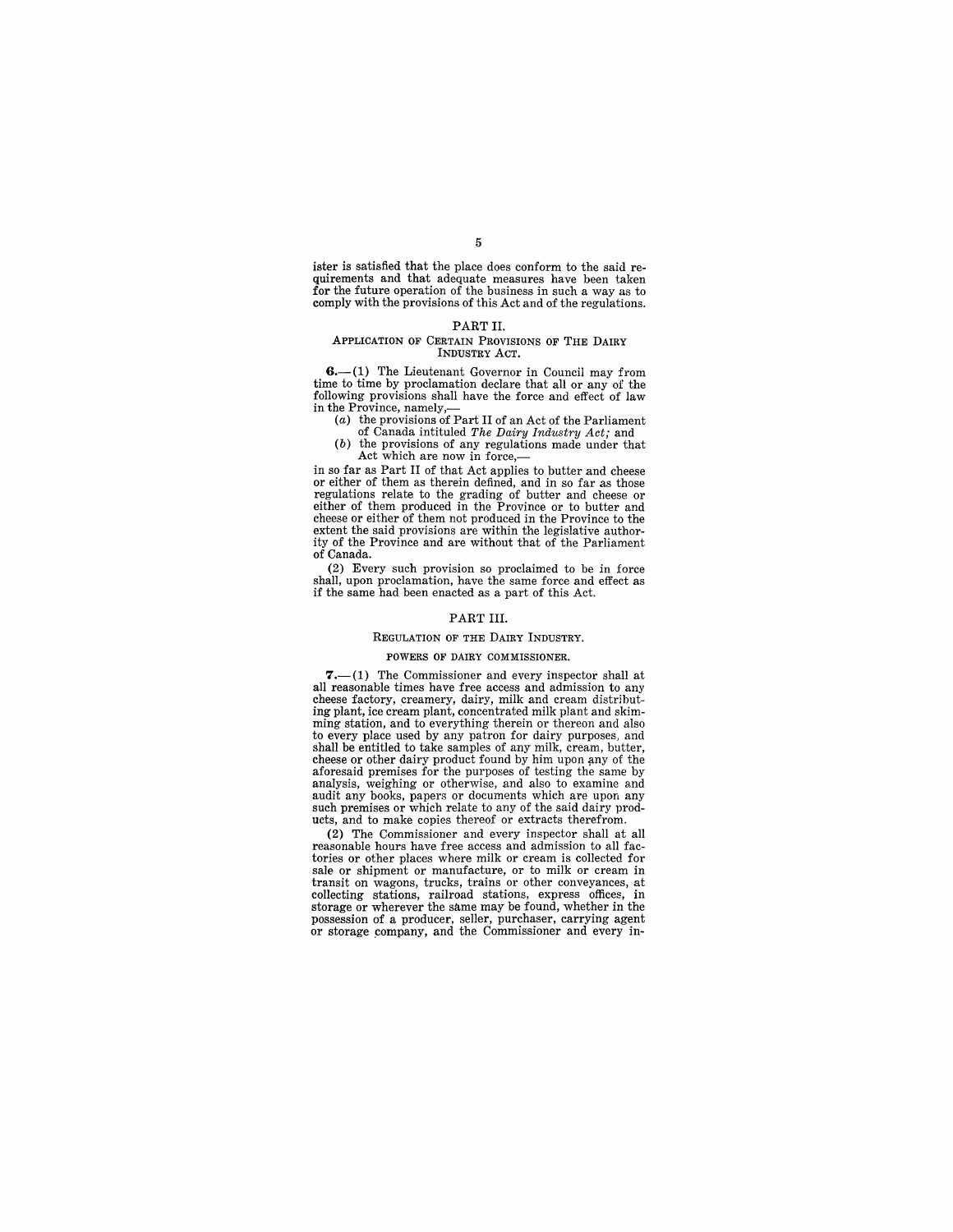spector is empowered to take samples of any such milk or cream in sufficient quantities for adequate testing.

8. A certificate signed by the Commissioner or by any inspector relating to any grade or test or analysis of a dairy product shall be evidence of the facts relating to the grade or test or analysis set out therein.

**9.** Every person who is the owner or is for the time being in charge of any place which is a cheese factory, creamery, dairy, ice cream plant, milk or cream distributing plant, concentrated milk plant or skimming station, who,-

- (a) when requested by the Commissioner or any inspector to admit him to any such place during reasonable hours refuses so to do; or
- (b) hinders or obstructs the Commissioner or an inspector in making any inspection or taking any sample which is authorized by this Act to be made or taken; or
- (c) neglects or omits to furnish any reasonable facilities requested by the Commissioner or any inspector for the purpose of making an inspection or the taking of any sample which is authorized by this Act to be made or taken,-

shall be guilty of an offence and shall be liable for each offence on summary conviction to a fine of not more than One Hundred Dollars and costs, and in default of payment to imprisonment for a term of not more than sixty days.

# PART IV.

### LICENSING.

 $10.-(1)$  No place shall be used as a cheese factory, creamery or concentrated milk plant, unless and until a license has been issued by the Minister to the person who has the management and control thereof, authorizing such uses and then so long only as there is a valid and subsisting license in respect of such place.

(2) The Minister may, by order, published in *The Alberta Gazette,* prohibit the use of any place for the purpose of a dairy, or an ice cream plant, or a milk and cream distributing plant, or skimming station, or for all or some or any of such purposes, unless and until a license has been issued by the Minister authorizing such uses, and that so long only as there is a valid and subsisting license in respect of such place.

(3) Every person who uses any place for any purpose for which a license is required pursuant to this section, or to any order of the Minister made pursuant to this section, at a time during which such use is not authorized by a valid and subsisting license in respect of such place, whether he is the owner or lessee thereof or the manager, operator or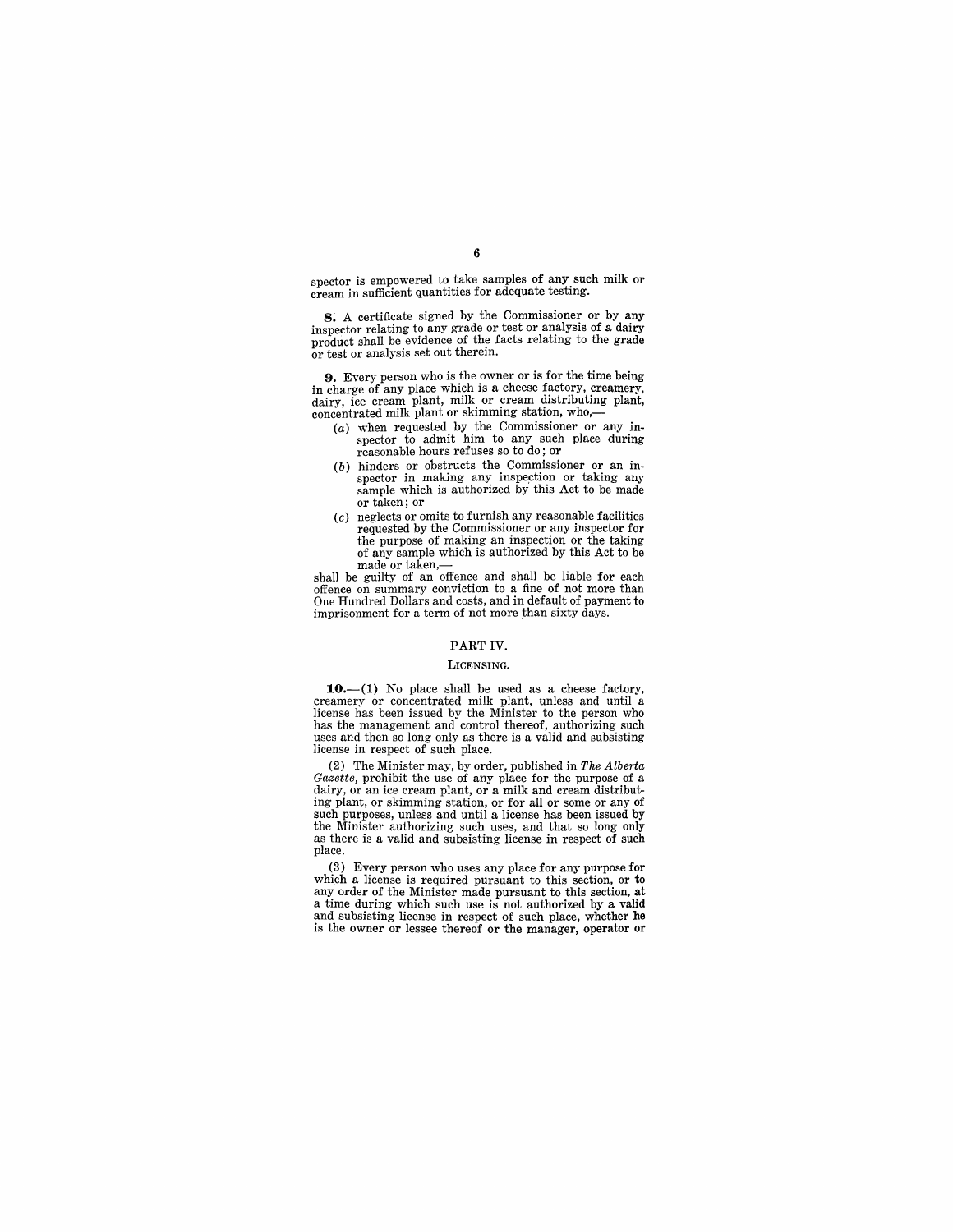person in charge of the business conducted thereon, shall be viction to a fine of ten dollars a day and costs for each day during which the place is used in contravention of this section, and in default of payment to imprisonment for not more than thirty days.

**11.** No license or permit shall be issued authorizing the use of any place as a cheese factory, creamery, concentrated milk plant, dairy, ice cream plant, milk and cream distributing plant or skimming station, which does not conform to the specifications and requirements prescribed by the Lieutenant Governor in Council as to location, the nature and extent of the buildings and equipment thereon in the case of cheese factories, creameries, concentrated milk plants, dairies, ice cream plants, milk and cream distributing stations and skimming stations respectively.

**12.** In case the license in respect of any cheese factory, creamery, concentrated milk plant, dairy, ice cream plant, milk and cream distributing plant or skimming station has been cancelled or suspended on account of the operation thereof in contravention of any of the provisions of this Act or of the regulations made pursuant thereto, such license shall not be restored or reinstated unless and until the Minister is satisfied that the future operations will be carried on in conformity to the provisions of this Act and the regulations.

**13.** No person shall deliver cream to or accept cream from any place operated as a branch of any creamery where cream is received from individual patrons by an agent of the creamery, and where any or all of the following services are performed by any such agent, namely: the weighing, sampling, grading and testing of cream before it is transported or forwarded to such creamery in the individual patrons' cans, or is transferred into shipping cans for the purpose of being so transported or forwarded.

**14.**--(1) No person who is the owner, lessee, proprietor or manager of a creamery duly licensed pursuant to this Act, shall receive or purchase any cream at such creamery for the purpose of being transported or forwarded to any other person, unless a permit has been issued by the Minister authorizing cream to be so received or purchased at the creamery, and such permit is then subsisting.

(2) Any person who contravenes any of the provisions of mary conviction therefor to a fine of not more than One Hundred Dollars and costs and in default of payment to imprisonment for a term of not more than sixty days.

15.—(1) No person shall in the purchasing of any milk, cream or butterfat for the purpose of manufacturing or processing, discriminate in the prices paid by purchasing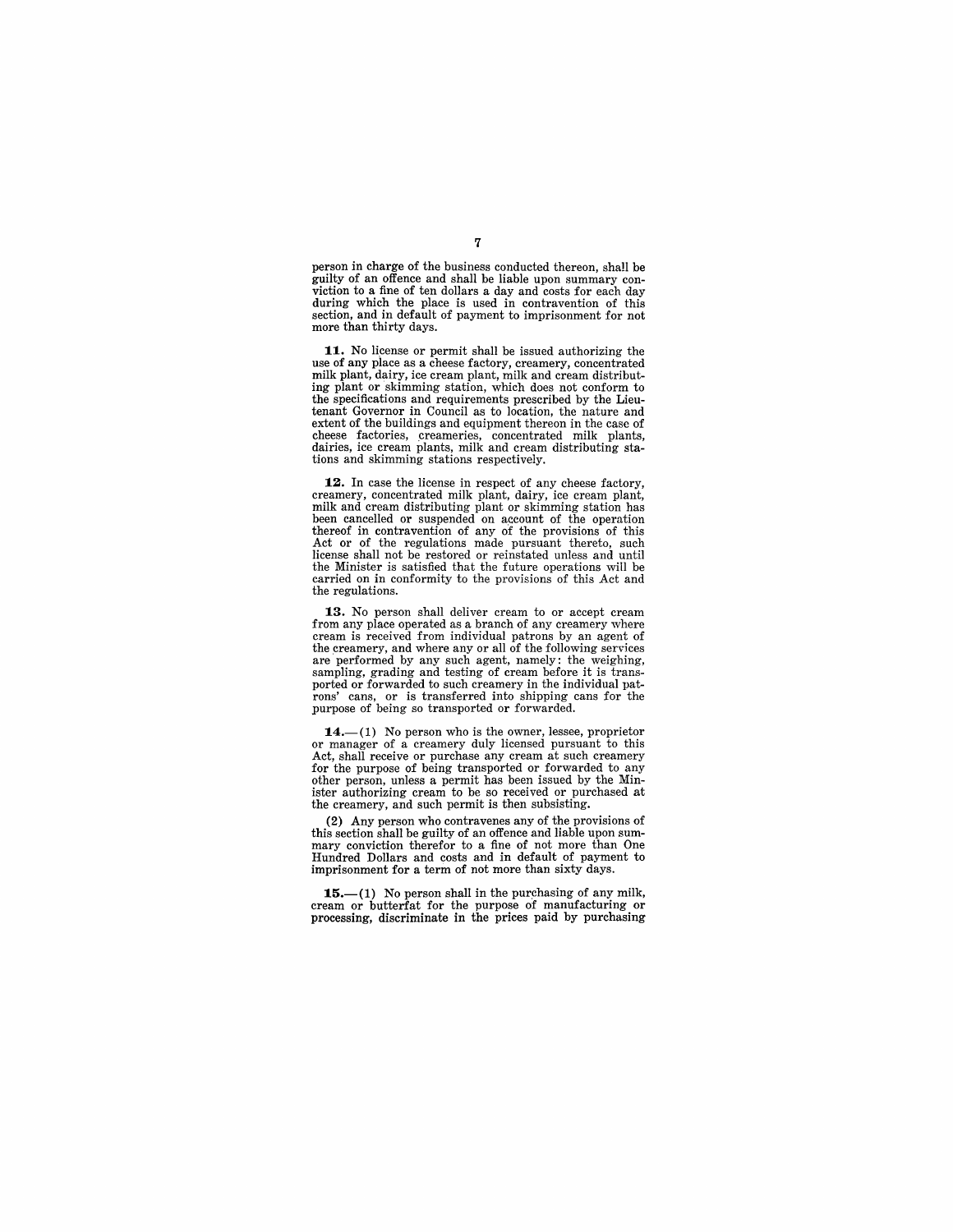the same on any day at a lower price from one person than is paid by him to any other person at the same time after making due allowance for differences in grade.

(2) Every person who contravenes any of the provisions of this section, shall be guilty of an offence and shall be liable on summary conviction to a penalty of not less than Fifty Dollars and more than Five Hundred Dollars together with costs, and in default of payment to imprisonment for a term of not less than fifteen days and not more than ninety days.

**16.** Any person who contravenes any of the provisions of this Act for the contravention of which no penalty is expressly 'provided, and every person who contravenes any regulation made pursuant to this Act shall be guilty of an offence and shall be liable on summary conviction therefor to a penalty of not more than One Hundred Dollars and costs and in default of payment to imprisonment for a term of not more than thirty days.

#### RECORDS AND RETURNS.

**17.** The owner or other person in charge of a cheese factory, creamery, dairy, ice cream plant, milk concentration plant, milk and cream distributing plant or skimming station, shall keep records, in such form as the Minister may direct, of the business carried on by him and shall furnish to the Minister statistical returns relating to the business in such form and at such times as the Minister may from time to time require.

**18.** Every inspector, grader, tester and weigher appointed pursuant to this Act shall, upon being directed so to do by the Dairy Commissioner, have the right to enter into and upon any creamery, cheese factory, dairy, ice cream plant, concentrated milk plant, milk and cream distributing plant or skimming station, and every part thereof, and to con-<br>tinue thereon and therein for the purpose of grading, testing or weighing dairy produce in pursuance of any direction given by the Dairy Commissioner and any regulations made by the Minister.

**19.** The cost of grading, testing and weighing dairy produce under this Act shall be borne and paid by all the persons licensed in respect of creameries, cheese factories, cream distributing plants and skimming stations, in such proportion as may be from time to time fixed by the Minister, and if the Minister so requires, every person so licensed shall pay such reasonable proportion of the cost of the supervision under this Act of graders, weighers and testers, and the proportion of the cost of supervision which shall be payable and the proportion thereof payable by each person so licensed and the method in which payment is to be

8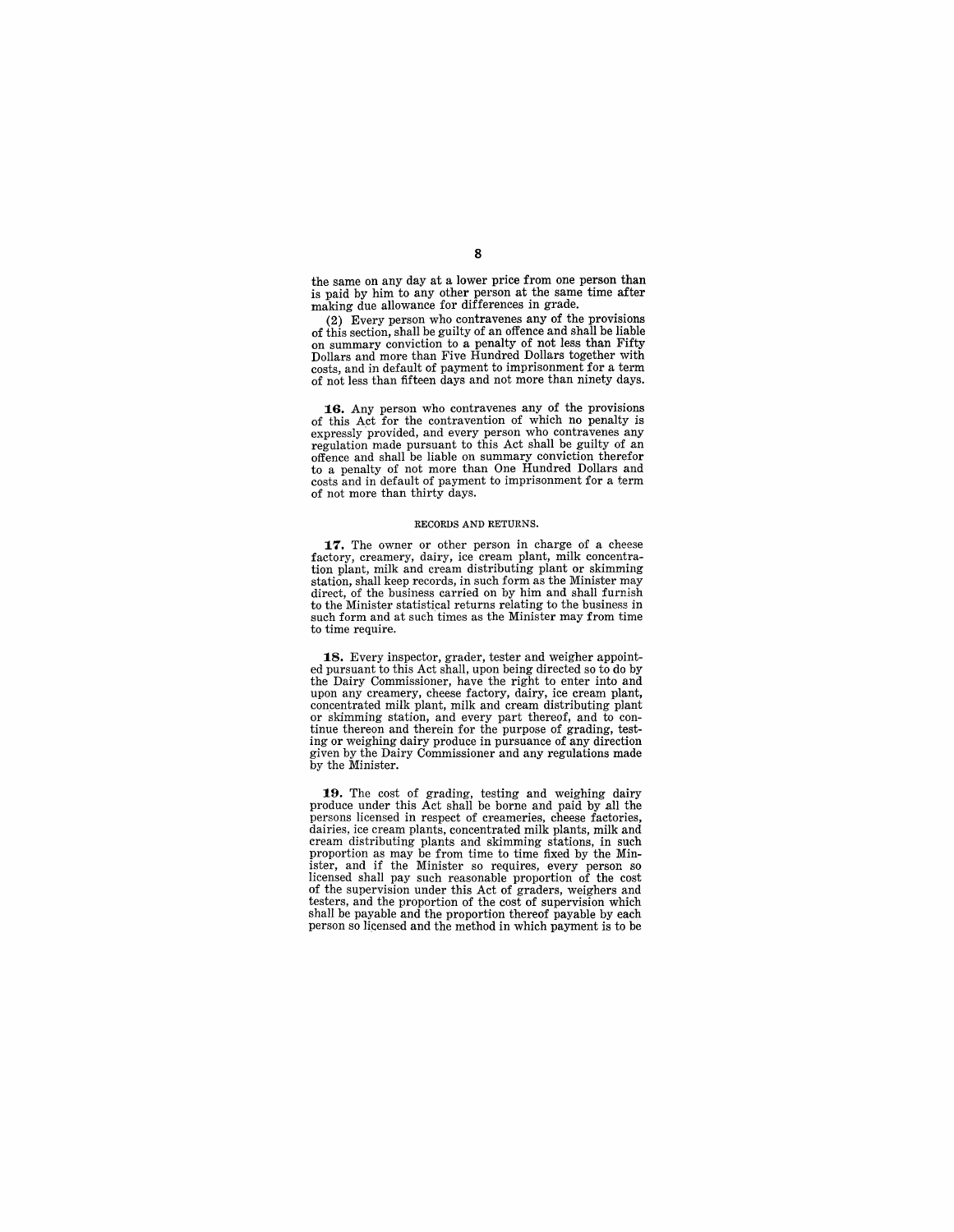made, shall be such as the Minister may in his uncontrolled discretion from time to time fix and determine.

**20.** All sums payable under this section shall be recover-<br>able by action taken by the Minister in the name of the Province in any court of competent civil jurisdiction, as a debt due to the Crown.

**21.** Notwithstanding any provision of this or any other Act to the contrary, all sums paid pursuant to this section shall be deposited in a special trust fund to be called "The Provincial Treasurer's Dairying Service Account," out of which there shall be paid all expenses payable under this Act in respect of the grading, testing and weighing of dairy produce, and the proportion of the costs of supervision thereof payable pursuant to this section.

#### PART V.

#### LICENSING OF MOTOR VEHICLES USED FOR CREAM TRANSPORT

22. For the purposes of this part the expression,-

"Duly licensed motor vehicle" means a motor vehicle licensed to carry cream for hire, gain or reward pursuant to *The Public Service Vehicles Act.* 

**23.** No person shall accept for carriage to a creamery or carry to a creamery for hire, gain or reward any cream in any motor vehicle which is not a duly licensed motor vehicle.

**24.** No person shall accept delivery of any cream at any creamery from any motor vehicle which is not a duly licensed motor vehicle.

**25.** In every case in which cream is delivered at any .creamery from any motor vehicle other than a duly licensed son for the time being having the control and management of the creamery to make sufficient enquiries for the purpose of ascertaining the name of the owner of the motor vehicle in which the cream is delivered and the name of the owner of the cream so offered for delivery therefrom.

**26.** Upon receipt of any cream at any creamery from a motor vehicle, it shall be the duty of the owner and of the person having control and management of the creamery for the time being, to enter in the daily records kept pursuant to the regulations, the name of the owner of the cream and the number of the license of the motor vehicle if a duly licensed motor vehicle and otherwise the number of the license of the vehicle under *The Vehicles and Highway Traffic Act, 1924.* 

**27.** Every owner of a creamery and every person for the time being having the control and management thereof, shall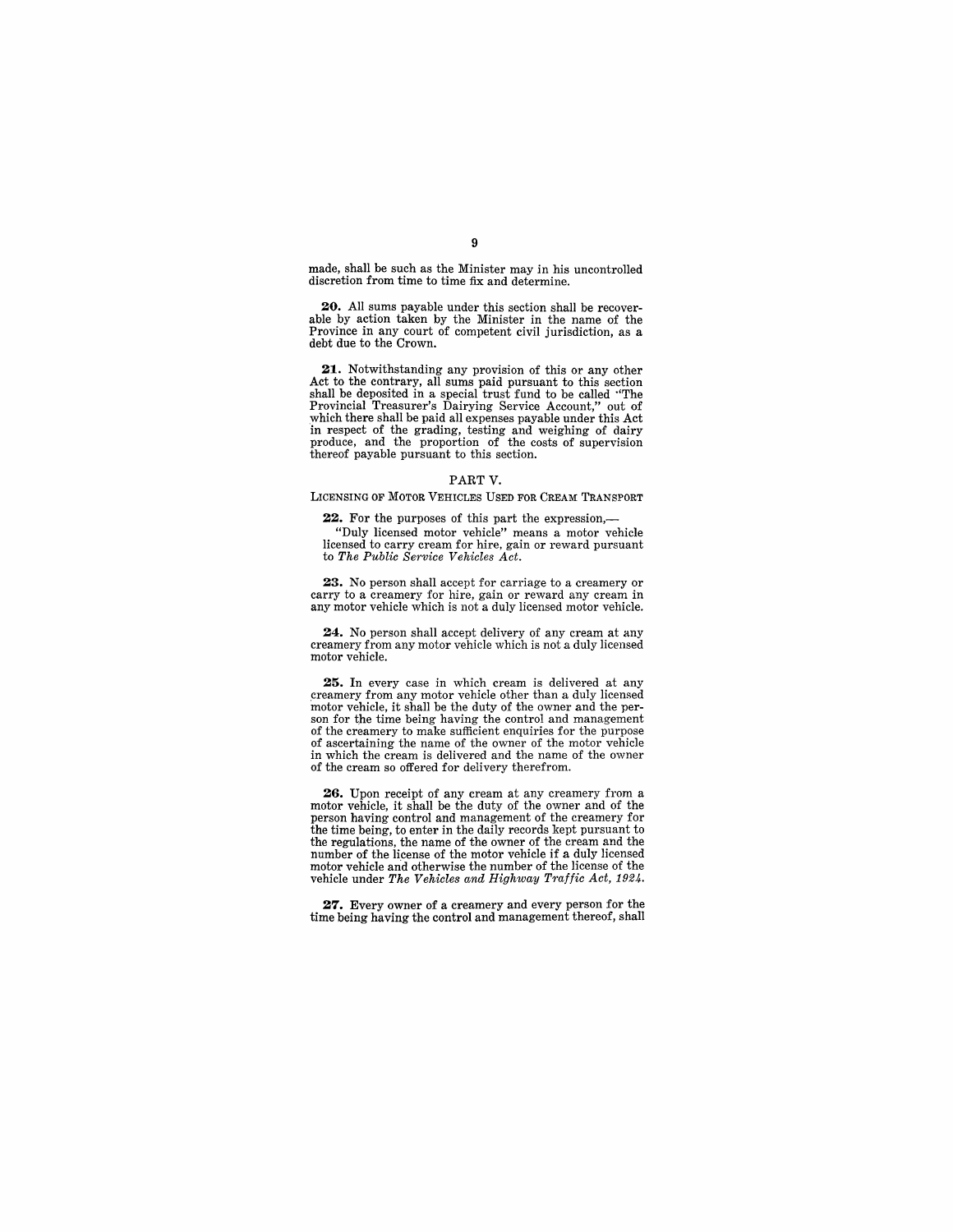keep the book referred to in the last section hereof at the creamery and shall produce the same on demand at all reasonable times to any peace officer or to any person authorized in writing by the Minister of Agriculture or by the Highway Traffic Board to inspect the same.

**28.** Every person who accepts for carriage or carries cream in any motor vehicle in contravention of the pro-<br>visions of this Act, shall be guilty of an offence and shall be liable upon summary conviction therefor to a fine of not more than Two Hundred Dollars and costs and in default of payment to imprisonment for a term of not more than ninety days; and in addition to any such penalty every license under this Act in respect of any or every motor vehicle of the per- son so convicted may be forthwith cancelled.

**29.** In any prosecution for any contravention of this Act the onus of proving that any cream was not carried for hire, gain or reward, shall be upon the defendant.

**30.** The Dairymen's Act, being chapter  $162$  of the Revised Statutes of Alberta,  $1922$ , is hereby repealed except only as to those provisions of Part 1 thereof relating to the conduct of the affairs and business of asso pursuant to Part I thereof before the commencement of this Act.

**31.** This Act shall come into force on the day upon which it is assented to.